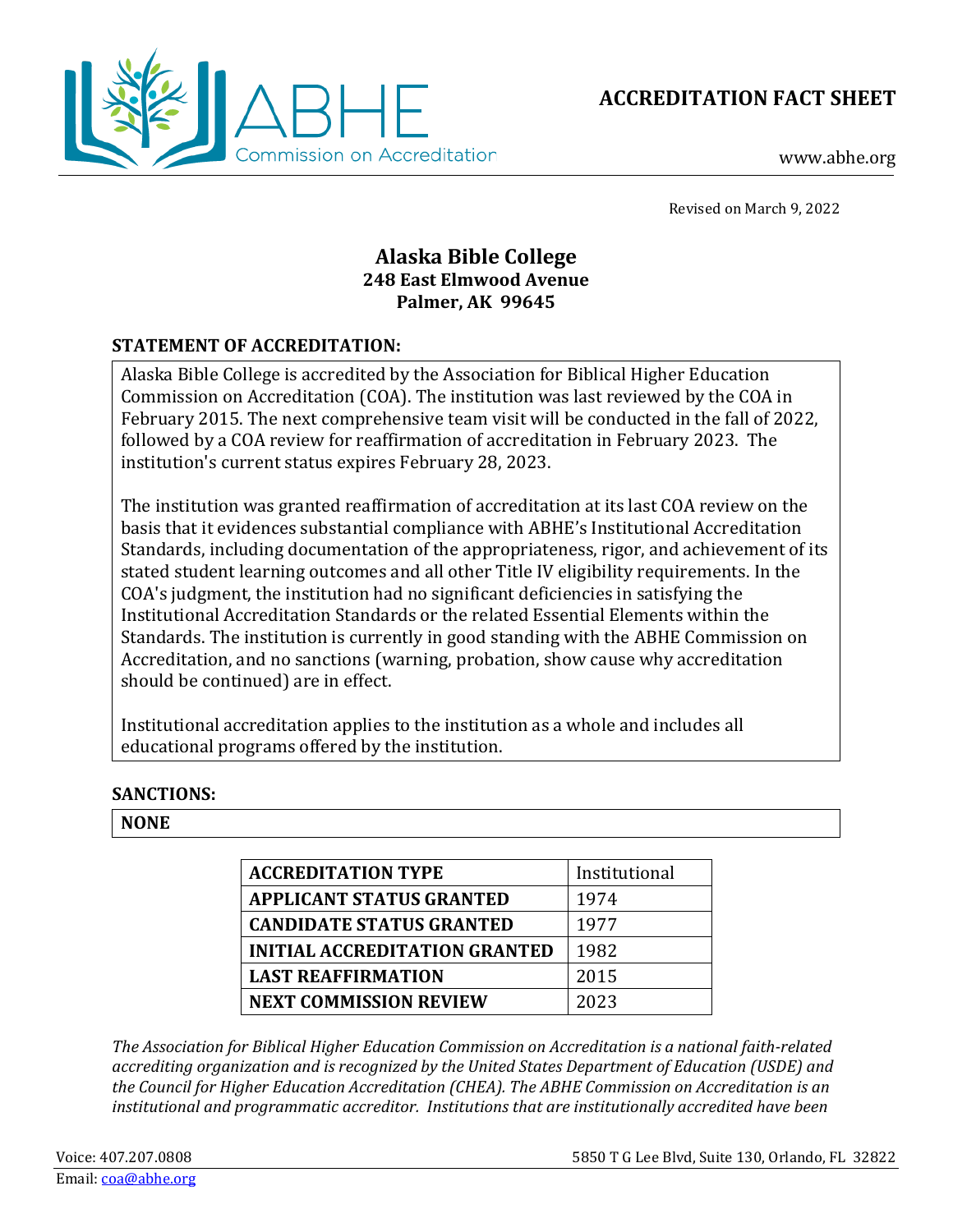*examined as a whole. Institutions that are programmatically accredited have specific programs that have been reviewed in light of ABHE standards. This statement of accreditation information is the Commission's official statement of an institution's accredited status.* 

### **ACCREDITATION DECISIONS:**

| <b>DATE</b>                                                                                                        | <b>ACTION</b>                                                                    |  |  |
|--------------------------------------------------------------------------------------------------------------------|----------------------------------------------------------------------------------|--|--|
| June 2020                                                                                                          | Approved Substantive Change to initiate Bachelor of Arts in Elementary Education |  |  |
| Includes the following: applicant status, candidate status, initial accreditation, reaffirmation of accreditation, |                                                                                  |  |  |
| sanction, substantive change approval - last 5 years. Please see the "Policy on Communication of Accreditation     |                                                                                  |  |  |
| Decisions" in the COA Manual.                                                                                      |                                                                                  |  |  |

#### **APPROVED DELIVERY METHODS:**

| TYPE:                             | <b>APPROVAL:</b>                                       |
|-----------------------------------|--------------------------------------------------------|
| Distance Education (online)       | The institution is authorized to offer up to 49% of an |
|                                   | academic program via distance education (online).      |
| <b>Correspondence Education</b>   | The institution is authorized to offer up to 49% of an |
|                                   | academic program via correspondence education.         |
| <b>Competency-Based Education</b> | The institution is authorized to offer up to 49% of an |
|                                   | academic program via competency-based education by     |
| $\mathbf{r}$                      | the course/credit approach or direct assessment.       |

*Please see the "Policy on Alternative Academic Patterns" in the COA Manual.*

## **APPROVED OFF-CAMPUS LOCATIONS:**

| T <sub>1</sub><br>ட<br>---- | <b>DDD00</b><br>טטעונעי<br>. |
|-----------------------------|------------------------------|
| $\mathbf{N}$<br>w<br>ше     |                              |

*A branch campus is an additional location of an institution that is geographically apart and independent of the main campus of the institution and (1) is permanent in nature;(2) offers courses in educational programs leading to a degree, certificate, or other recognized educational credential;(3) has its own faculty and administrative or supervisory organization; and (4) has its own budgetary and hiring authority. An additional location is a facility that is geographically apart from the main campus of the institution and at which the institution offers at least 50% of a program through classroom courses, hybrid courses, or a combination of both. An additional location may qualify as a branch campus and be subject to requirements pertaining to branch campuses. An extension site is an off-campus location where less than 50% of a degree program may be earned by classroom courses, hybrid courses, or a combination of both.*

## **DEGREE/DIPLOMA/CERTIFICATE PROGRAM (MAJOR/CONCENTRATION)** Certificate Bible<br>Certificate Bible **Bible and Ministry<br>Biblical Studies** Associate of Arts<br>Bachelor of Arts Bachelor of Arts Biblical Studies and Christian Ministry<br>Bachelor of Arts Elementary Education **Elementary Education**

## **APPROVED EDUCATIONAL PROGRAMS:**

*A program is a primary focused area of study in an academic degree or certificate usually comprised of 24 or more credit hours in a single discipline or subject area (typically called a major in undergraduate programs or a concentration in graduate programs). Programs must be approved by the COA in accordance with the Policy on Substantive Change. Institutions are authorized to offer certificates or subprograms of less than 24 credit hours without special permission from the Commission on Accreditation. Such programs are not recorded on the Accreditation Fact Sheet.*